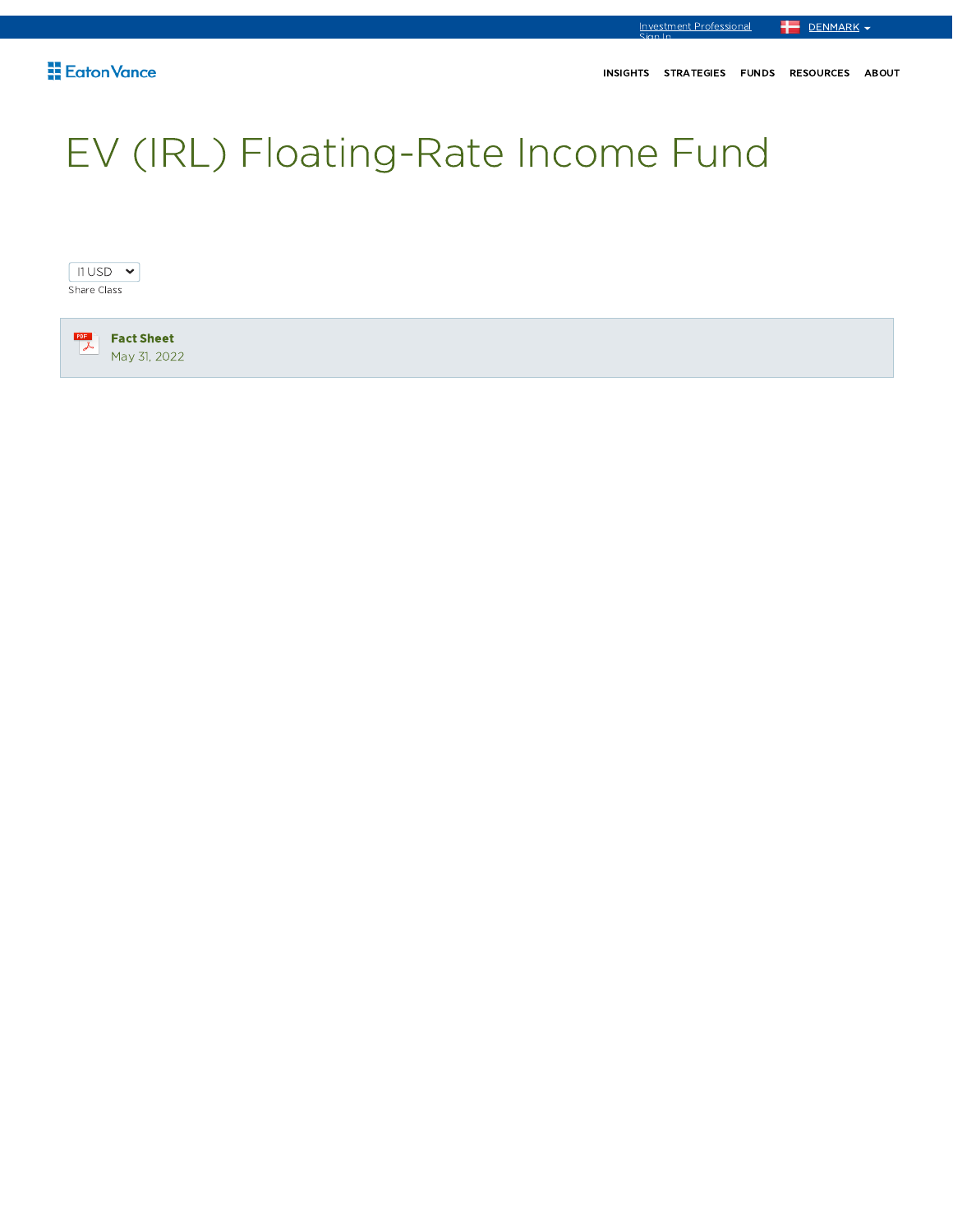#### **Overview**

## Class I1 USD Inception Investment Objective **High current income** Total Net Assets \$45.2M Minimum Investment **All and Struck and Struck and Struck and Struck and Struck and Struck and Struck and Struck** Fund Facts as of May 31, 2022

## Top 10 Issuers (%)<sup>1</sup> as of May 31, 2022

| <b>Ultimate Software Group Inc (The)</b> | 1.85  |
|------------------------------------------|-------|
| <b>Hyland Software, Inc.</b>             | 1.36  |
| <b>Numericable Group SA</b>              | 1.30  |
| Delta 2 (LUX) S.a.r.l.                   | 1.21  |
| <b>Applied Systems, Inc.</b>             | 1.20  |
| Virgin Media SFA Finance Limited         | 1.19  |
| <b>Nomad Foods Europe Midco Limited</b>  | 1.13  |
| <b>ICON Luxembourg S.A.R.L.</b>          | 1.12  |
| <b>Tibco Software Inc.</b>               | 1.12  |
| Ziggo B.V.                               | 1.08  |
| Total                                    | 12.56 |

# Portfolio Management

| <b>Craig P. Russ</b> | Managed Fund since inception |
|----------------------|------------------------------|
| <b>John Redding</b>  | Managed Fund since inception |

The portfolio profile is subject to change due to active management. Percentages may not total 100 % due to rounding.

The Eaton Vance (Ireland) Floating-Rate Income Fund (the "Fund") is a sub-fund of Eaton Vance Institutional Funds PLC (the "Company"), a public limited company with variable capital incorporated in Ireland authorised and regulated by the Central Bank of Ireland as a Qualifying Investor Alternative Investment Fund (QIAIF). As a QIAIF the Company may apply for recognition by other EU Member States.

This overview does not constitute an offer or solicitation to invest in the Fund nor in any other Eaton Vance Funds and is directed at professional investors only. Forecasts may not be attained. Past performance is not a guide to future returns.

This section may contain statements that are not historical facts, referred to as forward-looking statements. The Fund's future results may differ significantly from those stated in forward-looking statements, depending on factors such as changes in securities or financial markets or general economic conditions, the volume of sales and purchases of Fund shares, the continuation of advisory, administrative and service contracts, and other risks.

The use of leverage increases risks, such that a relatively small movement in the value of an investment may result in a disproportionately large movement, unfavorable as well as favorable, in the value of that investment and, in turn, the value of the Fund.

The Fund mentioned herein an actively managed fund with reference to the S&P/LSTA Leveraged Loan Index (the "Benchmark"). The Sub-Fund seeks to outperform this Benchmark over a full market cycle. This is a target and not a forecast and there can be no guarantee or assurance that the Sub-Fund will achieve a return which meets or exceeds the Benchmark.

The aim of the Sub-Fund is to provide as high a level of current income as is consistent with the preservation of capital, by investing in a portfolio primarily of Senior Loans. The issuers of the Senior Loans in which the Sub-Fund will invest shall be companies in any industry sector and the Investment Manager seeks to maintain broad borrower and industry diversification.

# About Risk:

The value of investments held by the Fund may increase or decrease in response to economic, and financial events (whether real, expected or perceived) in the U.S. and global markets. There can be no assurance that the liquidation of collateral securing an investment will satisfy the issuer's obligation in the event of nonpayment or that collateral can be readily liquidated. The ability to realize the benefits of any collateral may be delayed or limited. Investments in debt instruments may be affected by changes in the creditworthiness of the issuer and are subject to the risk of non-payment of principal and interest. The value of income securities also may decline because of real or perceived concerns about the issuer's ability to make principal and interest payments. Investments rated below investment grade (sometimes referred to as "junk") are typically subject to greater price volatility and illiquidity than higher rated investments. As interest rates rise, the value of certain income investments is likely to decline. Loans are subject to prepayment risk. Changes in the value of investments entered for hedging purposes may not match those of the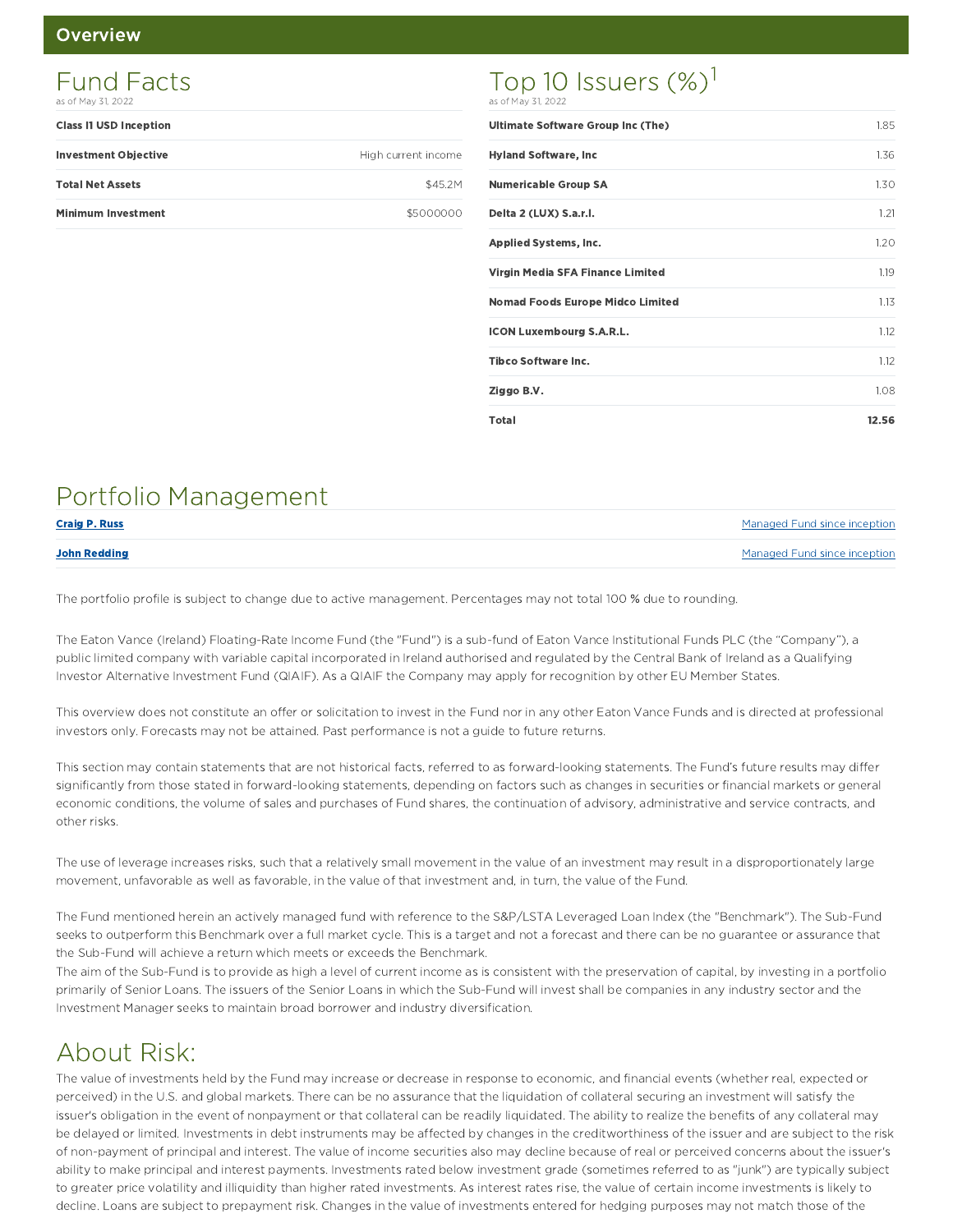position being hedged. No fund is a complete investment program and you may lose money investing in a fund. The Fund may engage in other investment practices that may involve additional risks and you should review the **Fund prospectus** for a complete description. Please contact us if you require a copy (see contact us sections.)

1. Per cent of total net assets.

| Performance                                        |            |              |              |
|----------------------------------------------------|------------|--------------|--------------|
| <b>Fund Facts</b><br><b>Class I1 USD Inception</b> |            |              |              |
| <b>NAV History</b>                                 |            |              |              |
| Date                                               | <b>NAV</b> |              | NAV Change   |
| Distribution History <sup>2</sup>                  |            |              |              |
| Ex-Date                                            |            | Distribution | Reinvest NAV |

No records in this table indicates that there has not been a distribution greater than .0001 within the past 3 years. Fund prospectus

The portfolio profile is subject to change due to active management. Percentages may not total 100 % due to rounding.

The use of leverage increases risks, such that a relatively small movement in the value of an investment may result in a disproportionately large movement, unfavorable as well as favorable, in the value of that investment and, in turn, the value of the Fund.

The Fund mentioned herein an actively managed fund with reference to the S&P/LSTA Leveraged Loan Index (the "Benchmark"). The Sub-Fund seeks to outperform this Benchmark over a full market cycle. This is a target and not a forecast and there can be no guarantee or assurance that the Sub-Fund will achieve a return which meets or exceeds the Benchmark.

The aim of the Sub-Fund is to provide as high a level of current income as is consistent with the preservation of capital, by investing in a portfolio primarily of Senior Loans. The issuers of the Senior Loans in which the Sub-Fund will invest shall be companies in any industry sector and the Investment Manager seeks to maintain broad borrower and industry diversification.

The Eaton Vance (Ireland) Floating-Rate Income Fund (the "Fund") is a sub-fund of Eaton Vance Institutional Funds PLC (the "Company"), a public limited company with variable capital incorporated in Ireland authorised and regulated by the Central Bank of Ireland as a Qualifying Investor Alternative Investment Fund (QIAIF). As a QIAIF the Company may apply for recognition by other EU Member States.

This overview does not constitute an offer or solicitation to invest in the Fund nor in any other Eaton Vance Funds and is directed at professional investors only. Forecasts may not be attained. Past performance is not a guide to future returns.

This section may contain statements that are not historical facts, referred to as forward-looking statements. The Fund's future results may differ significantly from those stated in forward-looking statements, depending on factors such as changes in securities or financial markets or general economic conditions, the volume of sales and purchases of Fund shares, the continuation of advisory, administrative and service contracts, and other risks.

# About Risk:

The value of investments held by the Fund may increase or decrease in response to economic, and financial events (whether real, expected or perceived) in the U.S. and global markets. There can be no assurance that the liquidation of collateral securing an investment will satisfy the issuer's obligation in the event of nonpayment or that collateral can be readily liquidated. The ability to realize the benefits of any collateral may be delayed or limited. Investments in debt instruments may be affected by changes in the creditworthiness of the issuer and are subject to the risk of non-payment of principal and interest. The value of income securities also may decline because of real or perceived concerns about the issuer's ability to make principal and interest payments. Investments rated below investment grade (sometimes referred to as "junk") are typically subject to greater price volatility and illiquidity than higher rated investments. As interest rates rise, the value of certain income investments is likely to decline. Loans are subject to prepayment risk. Changes in the value of investments entered for hedging purposes may not match those of the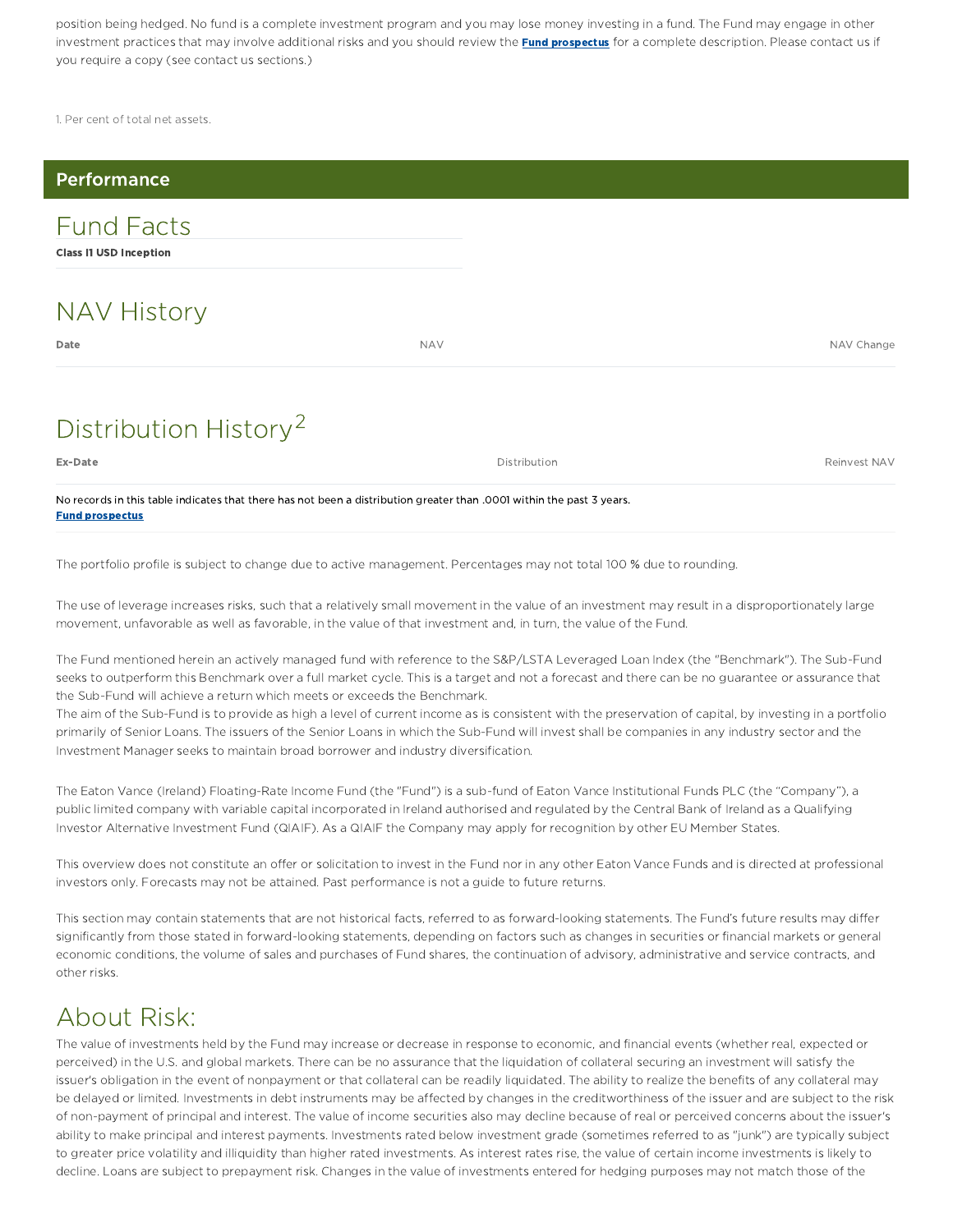position being hedged. No fund is a complete investment program and you may lose money investing in a fund. The Fund may engage in other investment practices that may involve additional risks and you should review the **Fund prospectus** for a complete description. Please contact us if you require a copy (see contact us sections.)

2. A portion of the Fund's returns may be comprised of return of capital or short-term capital gains. The Fund will determine the tax characteristics of all Fund distributions after the end of the calendar year and will provide shareholders with such information at that time. Please consult your tax advisor for further information.

## Portfolio

# 05/31/2022 Floating-Rate Loans **195.96** Cash & Equivalents 4.01 Asset Mix (%)<sup>1</sup> as of May 31, 2022 Floating-Rate Loans Cash & Equivalents Other Equity

| Other        | 0.00   |
|--------------|--------|
| Equity       | 0.03   |
| <b>Total</b> | 100.00 |

## Credit Quality (%)<sup>3</sup> as of May 31, 2022

05/31/2022

#### Portfolio Statistics as of May 31, 2022

| <b>Number of Loans</b>       | 259         |
|------------------------------|-------------|
| <b>Number of Industries</b>  | 34          |
| <b>Average Coupon</b>        | 4.38%       |
| <b>Average Maturity</b>      | 4.45 yrs.   |
| Average Loan Size (% of TNA) | 0.37%       |
| <b>Average Loan Size</b>     | \$16.1 M    |
| <b>Average Duration</b>      | $0.10$ yrs. |
| <b>Average Price</b>         | \$94.99     |

## Sector Breakdown (%)<sup>1</sup> as of May 31, 2022

| <b>Electronics/Electrical</b>            | 19.37 |
|------------------------------------------|-------|
| <b>Business Equipment &amp; Services</b> | 8.13  |
| <b>Health Care</b>                       | 6.67  |
| <b>Cable &amp; Satellite Television</b>  | 5.40  |
| <b>Industrial Equipment</b>              | 4.54  |
| Leisure Goods/Activities/Film            | 4.36  |
| <b>Insurance</b>                         | 4.17  |
| <b>Food Products</b>                     | 3.34  |
| <b>Building &amp; Development</b>        | 3.28  |
| <b>Radio &amp; Television</b>            | 3.19  |
| <b>View All</b>                          |       |

## 05/31/2022 Maturity Distribution (%)<sup>3</sup> as of May 31, 2022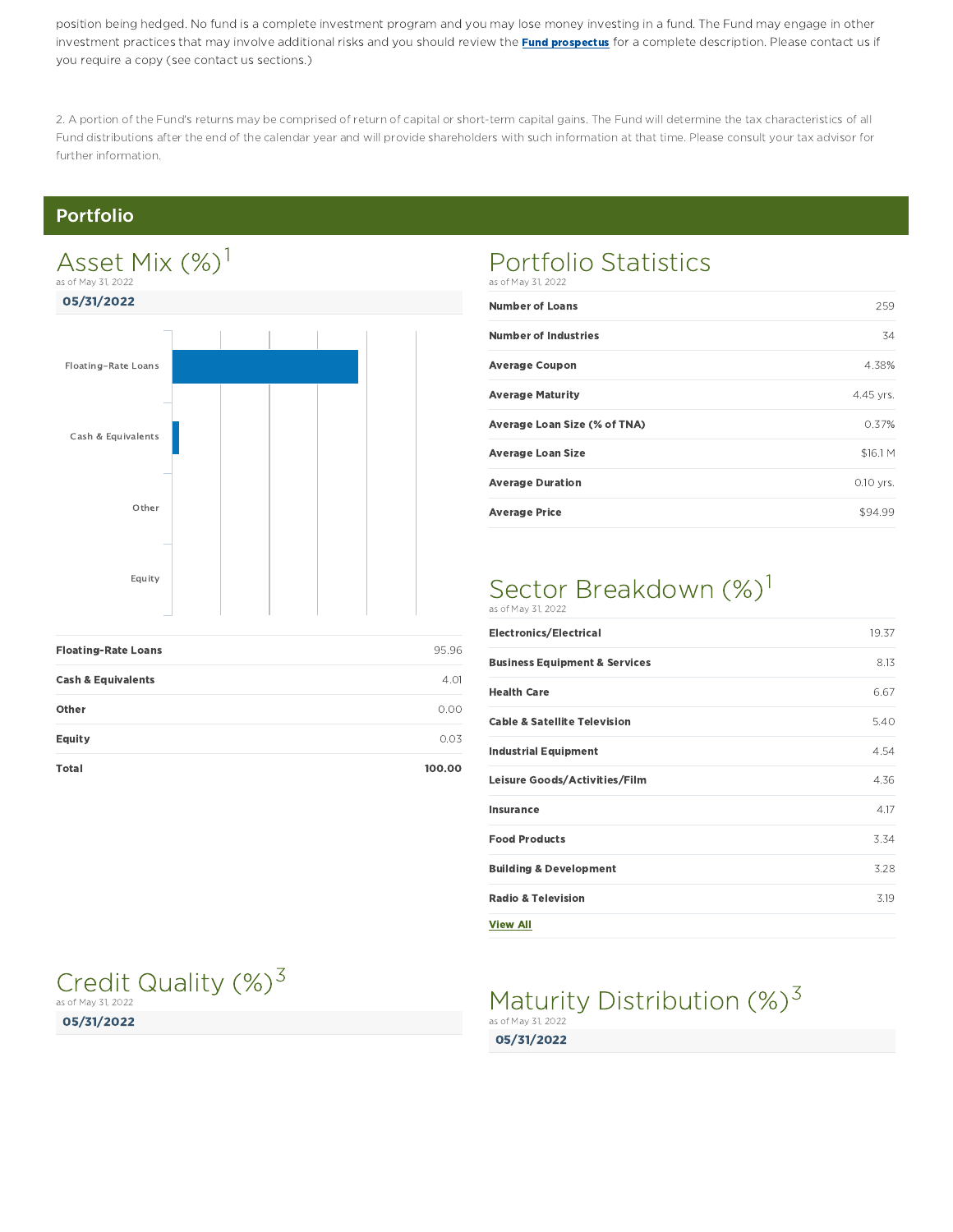



| <b>BBB</b>          | 4.70      |
|---------------------|-----------|
| <b>BB</b>           | 24.90     |
| в                   | 64.30     |
| <b>CCC or Lower</b> | 3.50      |
| <b>Not Rated</b>    | 2.70      |
| <b>Total</b>        | 100<br>חו |

Ratings are based on Moody's, S&P or Fitch, as applicable. If securities are rated differently by the ratings agencies, the highest rating is applied. Ratings, which are subject to change, apply to the creditworthiness of the issuers of the underlying securities and not to the Fund or its shares. Credit ratings measure the quality of a bond based on the issuer's creditworthiness, with ratings ranging from AAA, being the highest, to D, being the lowest based on S&P's measures. Ratings of BBB or higher by S&P or Fitch (Baa or higher by Moody's) are considered to be investment-grade quality. Credit ratings are based largely on the ratings agency's analysis at the time of rating. The rating assigned to any particular security is not necessarily a reflection of the issuer's current financial condition and does not necessarily reflect its assessment of the volatility of a security's market value or of the liquidity of an investment in the security. Holdings designated as "Not Rated" are not rated by the national ratings agencies stated above.

| <b>Less Than 1 Year</b>   | 4.12   |
|---------------------------|--------|
| 1 To 3 Years              | 21.87  |
| 3 To 5 Years              | 32.72  |
| 5 To 10 Years             | 41.30  |
| 10 To 20 Years            | 0.00   |
| 20 To 30 Years            | 0.00   |
| <b>More Than 30 Years</b> | 0.00   |
| <b>Total</b>              | 100.00 |

### Assets by Country (%)<sup>1</sup> as of May 31, 2022

| <b>United Stated</b>  | 82.28 |
|-----------------------|-------|
| Luxembourg            | 3.67  |
| <b>Netherlands</b>    | 3.41  |
| <b>United Kingdom</b> | 3.32  |
| Canada                | 3.11  |
| <b>France</b>         | 1.30  |
| <b>Cayman Islands</b> | 1.17  |
| Panama                | 0.58  |
| <b>Ireland</b>        | 0.38  |
| Sweden                | 0.21  |
| <b>View All</b>       |       |

## Loan Type  $(\%)^{4,5,6}$ as of May 31, 2022

| --- -- --- - - - - - - - - |       |
|----------------------------|-------|
| <b>First Lien</b>          | 99.33 |
| <b>Second Lien</b>         | 0.67  |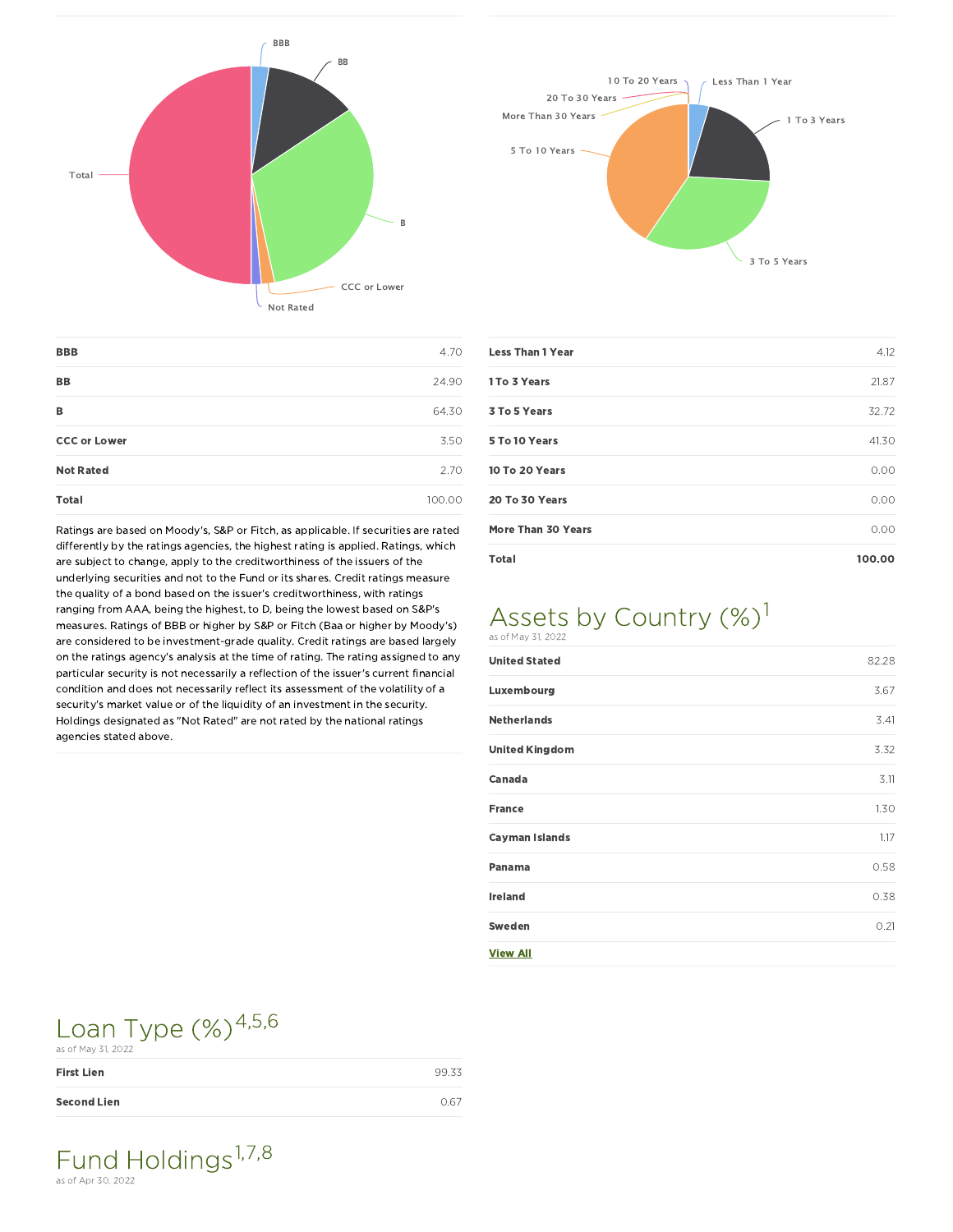| Holding                            | Coupon Rate | Maturity Date | % of Net Assets |
|------------------------------------|-------------|---------------|-----------------|
| <b>United States Dollar</b>        |             |               | 4.32%           |
| <b>Ultimate Software Group Inc</b> | 4.21%       | 05/04/2026    | 1.43%           |
| <b>Hyland Software, Inc.</b>       | 4.26%       | 07/01/2024    | 1.35%           |
| Applied Systems, Inc.              | 4.01%       | 09/19/2024    | 1.21%           |
| <b>Formula One</b>                 | 3.47%       | 02/01/2024    | 1.19%           |
| <b>Nomad Foods</b>                 | 2.76%       | 05/15/2024    | 1.14%           |
| <b>Tibco Software Inc.</b>         | 4.52%       | 06/30/2026    | 1.11%           |
| Ziggo                              | 3.05%       | 04/30/2028    | 1.06%           |
| <b>Cushman Wakefield</b>           | 3.51%       | 08/21/2025    | 1.04%           |
| Virgin Media                       | 3.05%       | 01/31/2028    | 1.01%           |
| <b>View All</b>                    |             |               |                 |

The portfolio profile is subject to change due to active management. Percentages may not total 100 % due to rounding.

# About Risk:

The value of investments held by the Fund may increase or decrease in response to economic, and financial events (whether real, expected or perceived) in the U.S. and global markets. There can be no assurance that the liquidation of collateral securing an investment will satisfy the issuer's obligation in the event of nonpayment or that collateral can be readily liquidated. The ability to realize the benefits of any collateral may be delayed or limited. Investments in debt instruments may be affected by changes in the creditworthiness of the issuer and are subject to the risk of non-payment of principal and interest. The value of income securities also may decline because of real or perceived concerns about the issuer's ability to make principal and interest payments. Investments rated below investment grade (sometimes referred to as "junk") are typically subject to greater price volatility and illiquidity than higher rated investments. As interest rates rise, the value of certain income investments is likely to decline. Loans are subject to prepayment risk. Changes in the value of investments entered for hedging purposes may not match those of the position being hedged. No fund is a complete investment program and you may lose money investing in a fund. The Fund may engage in other investment practices that may involve additional risks and you should review the **Fund prospectus** for a complete description. Please contact us if you require a copy (see contact us sections.)

The Eaton Vance (Ireland) Floating-Rate Income Fund (the "Fund") is a sub-fund of Eaton Vance Institutional Funds PLC (the "Company"), a public limited company with variable capital incorporated in Ireland authorised and regulated by the Central Bank of Ireland as a Qualifying Investor Alternative Investment Fund (QIAIF). As a QIAIF the Company may apply for recognition by other EU Member States.

This overview does not constitute an offer or solicitation to invest in the Fund nor in any other Eaton Vance Funds and is directed at professional investors only. Forecasts may not be attained. Past performance is not a guide to future returns.

This section may contain statements that are not historical facts, referred to as forward-looking statements. The Fund's future results may differ significantly from those stated in forward-looking statements, depending on factors such as changes in securities or financial markets or general economic conditions, the volume of sales and purchases of Fund shares, the continuation of advisory, administrative and service contracts, and other risks.

1. Per cent of total net assets.

3. Per cent of bond holdings.

4. Per cent of loan holdings.

5. Second lien loans are subordinate to first lien loans and therefore have a lesser claim to collateral. Covenant-lite first lien loans do not require financial maintenance convenants.

6. Includes 90.96% Covenant-Lite Loans.

7. The following list reflects unaudited securities holdings (excluding derivatives positions). Holdings information may differ if presented as of the trade date. Due to rounding, holdings of less than 0.005 % may show as 0.00 %. Portfolio information is subject to change due to active management. 8. The stated interest rate represents the weighted average interest rate of all loans made under senior loan facility and includes commitment fees on unfunded loan commitments, if any, and will vary over time.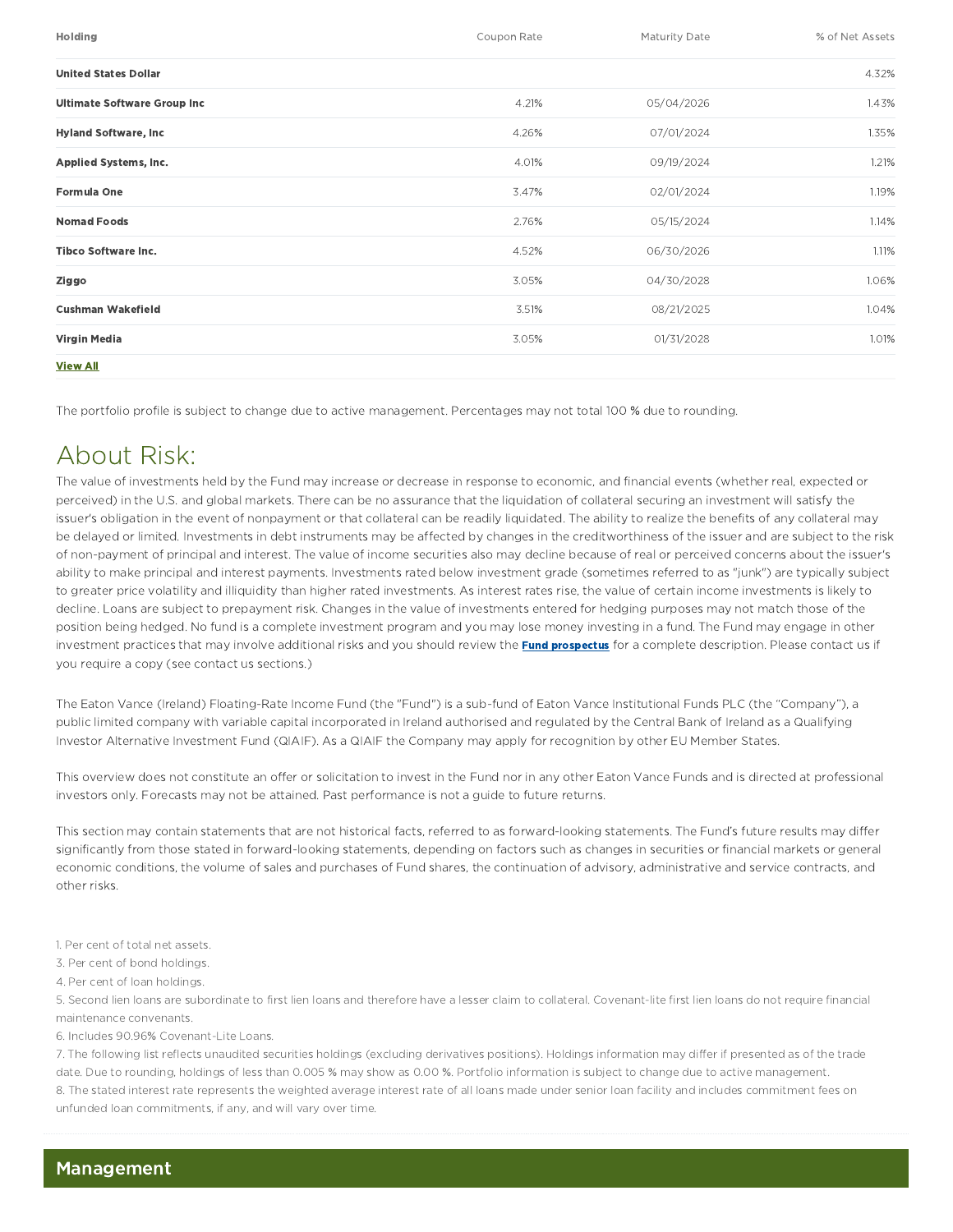

Craig P. Russ Managing Director, Portfolio Manager Joined Eaton Vance in 1997

#### Biography

Craig Russ is a portfolio manager for the Floating-Rate Loans team. He is responsible for buy and sell decisions, portfolio construction and risk management for the firm's floating-rate loan strategies. He joined Eaton Vance in 1997. Morgan Stanley acquired Eaton Vance in March 2021.

Craig began his career in the investment management industry in 1985. Before joining Eaton Vance, he worked in commercial lending at State Street Bank.

Craig earned a B.A., cum laude, from Middlebury College and studied at the London School of Economics. He previously served as chairman of the board of directors of the Loan Syndications and Trading Association (LSTA). His commentary has appeared in Bloomberg, Grant's Interest Rate Observer and The Wall Street Journal.

#### Education

B.A. Middlebury College

#### Experience

• Managed Fund since inception

#### John Redding

Managing Director, Portfolio Manager Joined Eaton Vance in 1998

#### Biography

John Redding is a portfolio manager on the Floating-Rate Loans team. He is responsible for buy and sell decisions, portfolio construction and risk management for the firm's floating-rate loan strategies. He joined Eaton Vance in 1998. Morgan Stanley acquired Eaton Vance in March 2021.

John began his career in the investment management industry in 1987. Before joining Eaton Vance, he was affiliated with GiroCredit Bank and Creditanstalt-Bankverein.

John earned a B.S. from the University at Albany, State University of New York. While in London, he served on the board of directors of the Loan Market Association (LMA) and chaired the LMA's Insolvency Priority Group. His commentary has appeared in the Financial Times and Bloomberg.

#### Education

B.S. State University of New York at Albany

#### **Experience**

• Managed Fund since inception

#### Literature

## Literature

Fact Sheet Download - Last updated: May 31, 2022

Eaton Vance Institutional Funds PLC Prospectus (English) Download - Last updated: Dec 10, 2021



EV (IRL) Floating-Rate Income Fund Supplement (English)

Download - Last updated: Dec 10, 2021